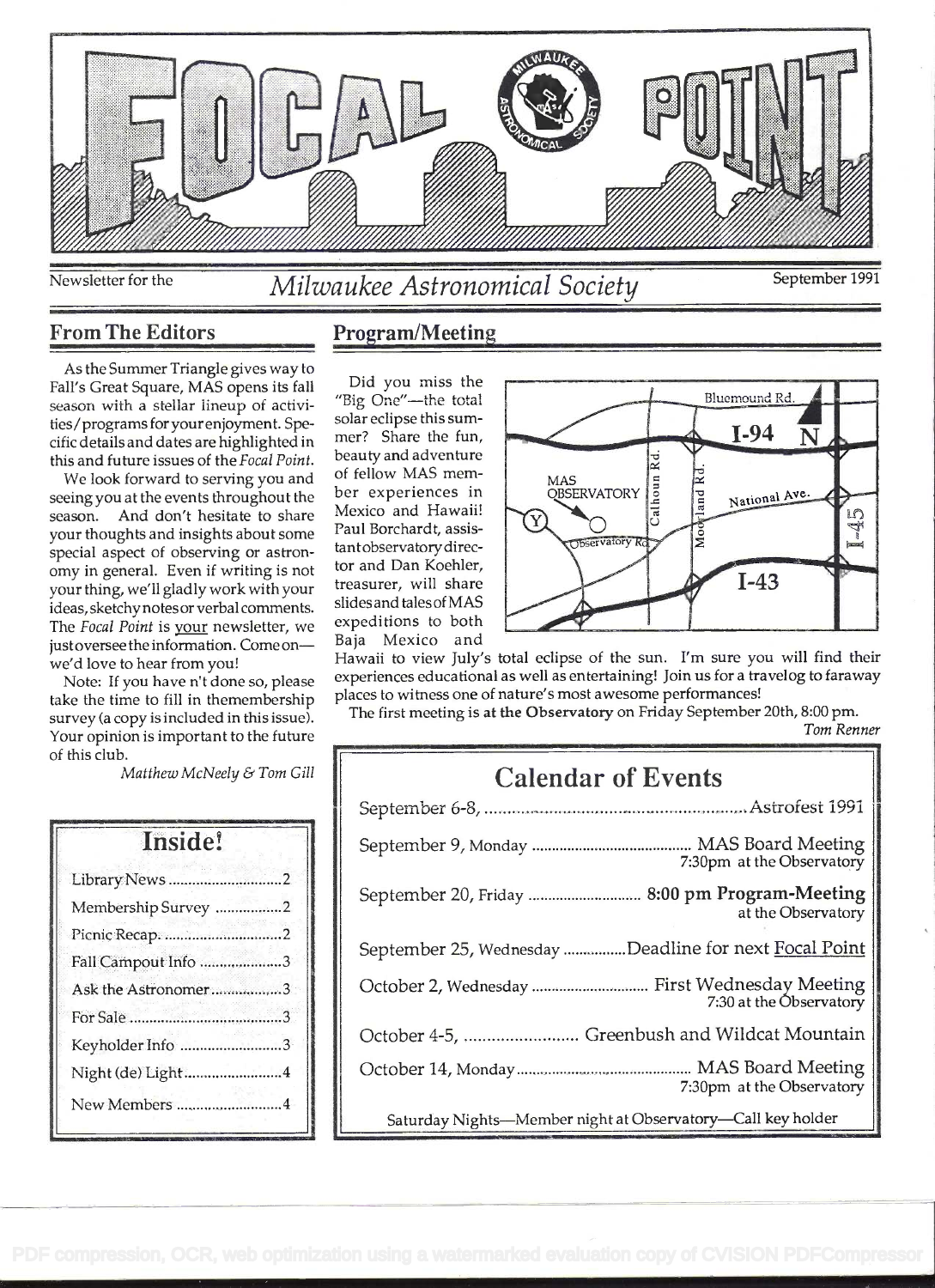# Library News The Future

What sits on the counter next to the bookshelves in the observatory office? It is NOT grooming its forelegs nor waiting to envelop you in a sticky web. Why, it's the NEW BOOK box! Check it out-you might discover gems like The Astronomers' Stars: Patrick Moore examines the most interesting details of about a dozen notable stars. Various stages of stellar evolution are represented in this selection.

The Starry Room: Naked Eye Astronomy in the Intimate Universe also was added during the summer. Fred Schaaf is the author that all of us should have read before we were introduced to binoculars, telescopes or enticing observatory photos. In his foreword, Chet Raymo ("The Soul of the Night") calls Schaaf a naturalist of the heavens. So much beauty is within reach of anyone who simply takes the time and knows when and where to look.

Intrigued by the stories behind the great discoveries? You will especially appreciate three books donated by Tom Bardenwerper: The Copernican Revolution by Thomas Kuhn, A History of Western Science by Anthony Alioto, and The Watershed, by Arthur Koestler ("Darkness at Noon"). This last is a biography of Johannes Kepler. It masterfully brings to life the self-tormented man who had his roots in the medieval fantasy of a perfect universe but whose genius flowered with devotion to observational truth.

Another recent donation from a friend is The Universe of Galaxies, a compilation by Paul Hodge of "Readings from Scientific American." Authors include Bart Bok and Vera Rubin.

Planning to give a classroom talk? The Astronomical League Education Committee has produced an Introduction to the Universe slide set complete with a discussion guide booklet. Was your July 11 eclipse experience only partially satisfying? Paul Borchardt has captured a memorable totality from his Hawaiian vantage point. Eight slides depict pink prominences, the pearly corona and a dazzling diamond ring. These and all of our slides are indexed and kept in the audio-visual closet in the lecture room at the Observatory.

If you have any questions or suggestions concerning our library, or if you need E. Do you think MAS needs a new help finding something, June Regis and I are at your service. **building for meetings and programs**?

Sally Waracznski

The 1991 MAS Picnic was a success-a dry time was had by all! Activities included: Volleyball, pinata for the kiddies, gastronomic delights at the Share-adessert-table, good conversation and photo previews & tales from eclipse attendees.

We'd like to thank the follwoing vendors for their generous donations this yearover 20 door prizes added excitement to the day. Please keep these companies in mind when you see their products advertised elsewhere:

Astro Systems (Bright Star Atlas) • Astronomical Workshop (Eclipse book) • Earthspace Enterprises ('You Are Here' T-shirt & cards) • Space Images (Full Color Space Photos) • Innovative Energies (Binoc-U-Mount) Cygnus Graphic  $(3-D)$  map of solar system)  $\cdot$  Chest Works (Nylon MAS Jacket) . The Starry Messenger (Subscription)  $\cdot$  Orion (Skyblock LP filter)  $\cdot$  Corvus &

Craishin (Eclipse T-shirts)

# Yours, Mine and Ours

Here are the questions from a survey sent earlier this year. Because response was low, we are reprinting them here. If you have not done so, please take the time to respond to these questions and make your views known.

A. What equipment, instruments, modifications, etc. would help to make the telescopes easier to use? Which is the most important to you and should be considered a priority?

B. With the bright city lights and increasing amount of lights surrounding our Observatory, do you feel MAS should have an alternative dark sky location? Where?

C. In the comingyears, whatequipment should be obtained to help keep our Observatory interesting tomembers and visitors?

D. As a member you have many benefits. Can you think of any new benefits that will help us as an astronomy club?

F. Can you suggestany projects that can **be done using the existing Observatory**<br> **Picnic Recap** equipment?

> G. Whatelseisonyou mind concerning MAS?

> Please send responses (you need not sign your name) to Jim Kube, 727S. 92nd St., West Allis, WI 53214. If you prefer, call Jim at 453-8858 to discuss your concerns.

# Reminder

# Membership Dues are Due!

See enclosed form for details. Please return promptly to expedite magazine subscription renewal process.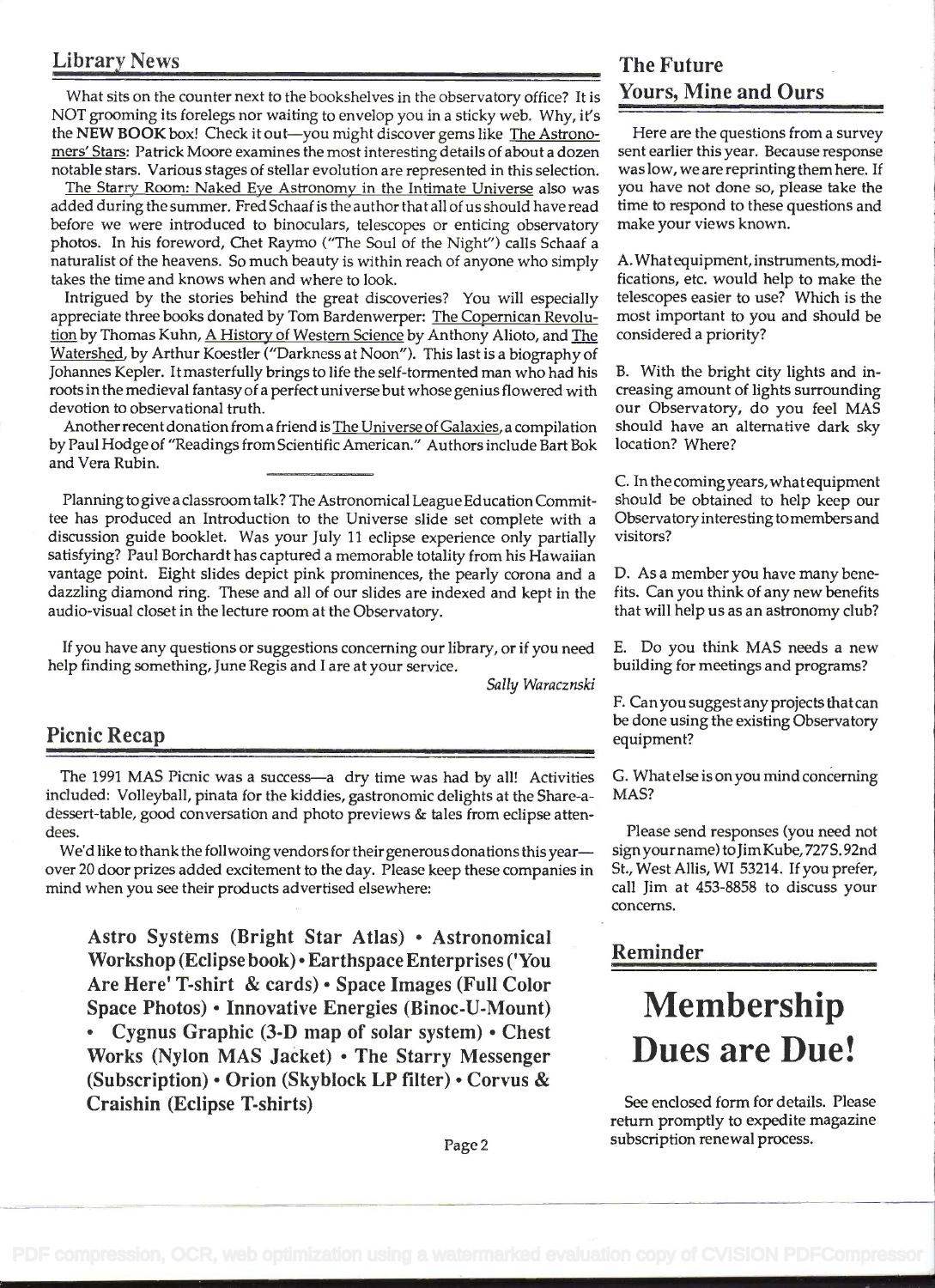

I've seen may references to something called "UT" in astronomy magazines and books. It looks like some sort of time, but doesn't match what my watch says. Just what is "UT?"

Dear Out,

# Out of Time

"UT" means Universal Time and is the time used by the general astronomical community to standardize the way time is recorded by any astronomer in all parts of the world (or in space, <sup>I</sup> should add!). UT has the great advantage in that the time is the same for everyone, no time zones and daylight savings time, astronomers have agreed to have UT be truly "universal" time. It is measured in hours and minutes just like normal "civil" time.

If UT is "universal," where do we measure itfrom? By international agreement, the "standard" time zone is of the famous and historic Greenwich Observatory in England. So now not only are positions on earth measured relative to the Greenwich Observatory, but so is the measurement of "Universal Time." UT is now truly universal!

It's easy to convert UT to your watch time, and vice versa. Since the folks on the east coast are 1 hour ahead of us in the central time zone, we must subtract I hour from their time to get ours. For example, 10:00 am in New York City is the same as 9:00 here. UT time, which is based on the time zone of Greenwich, England, is 6 hours ahead of us. So to convert UT to central time, just subtract 6 hours. Hence, 10:00 UT is 5:00 am our time. But be careful for differences in date. Also, during daylight savings time you need subtract only 5 hours. To convert your watch time to UT, do the opposite and add 6 hours (5 during daylight savings).

# Greenbush-Andromeda

Our Fall Campout will take place at Greenbush on Friday-Saturday, October 4-5 at Greenbush campsites #5 & 6. A waning moon will allow the Andromeda Galaxy to glitter along with other autumnal delights. Bring your tent, telescope and firewood. Please call Paul Borchardt in advance if you plan to attend. Campers must pay \$2.00 per day, per person plus vehicle registration (\$3.50 per day or \$14.00 for an annual sticker). For more info, call Paul at 781- 0169.

# Wildcat Mountain Recap

During the weekend of August 9-12, some 40 observers gathered at Wildcat Mountain State Park for a mini star party. Joining us were folks form the northwest Suburban Astronomers and Newstar Clubs. The group site at Wildcat Mountain easily accommodated everyone. The area is deep sky observers dream-a large field set back in the forest amongst the beautiful Kickapoo hills of western Wisconsin. No artificial lights for miles. Heck, many of the local farms are Amish with no electricity!

Friday night was clear. Saturday and Sunday could have been better due to a high thin haze but even so, a lot of observing was done. The Persieds were a disappointment. The weather wasn't. Low 80's by day and 60's at night. The good weather, lovely surroundings and some quality time under the stars made for a truly relaxing weekend.

I'd like to reserve this site during the new Moon weekend in August 1992. Maybe we can make thisan annual event if enough people are interested.

Notice: The Northwest Suburban Astronomers have reserved the group site at Wildcat Mountain this fall. Friday, October4th through Sunday, October 12, 1991. Anyone from MAS is welcome. Hope to see you there.

Dave Kriege

| <b>Saturday Nite</b><br><b>Keyholders</b> |          |
|-------------------------------------------|----------|
| Sep. 7 Richard Wiesen 781-4757            |          |
| Sep. 14 Paul Borchardt 781-0169           |          |
| Sep. 21 Greg Cieslak 744-5703             |          |
| Sep. 28 Brian Ganiere 272-4649            |          |
| Oct. 5 Chris Hasseltine 482-4515          |          |
| Oct. 12 Lee Keith                         | 425-2331 |

662-2987

# For Sale

Oct. 19 Dan Koehler

Solar Eclipse Photos-5 different 8x10" color images including inner corona, outer corona, diamond rings. Call Paul Borchardt at 781-0169.

10" f4.5 Dobsonian reflector-Coulter optics, beautiful wood mount, like new for \$390.00. Call John Marran at 691- 2539 for details.

Giant Binoculars-20x100 binoculars with attached dew zapper frontand rear, Lumicon Deep Sky filters, glass Thousand Oaks solar filters. Like new-must sell, \$890.00 Call Rick Moskow at 786- 2250 (days) or after 9:00 pm at 966-2656.

4-1/2" Reflector-With equatorial mount, eyepieces, finder, barlow, moon filter. For details, contact Tom Saler at 545-8483.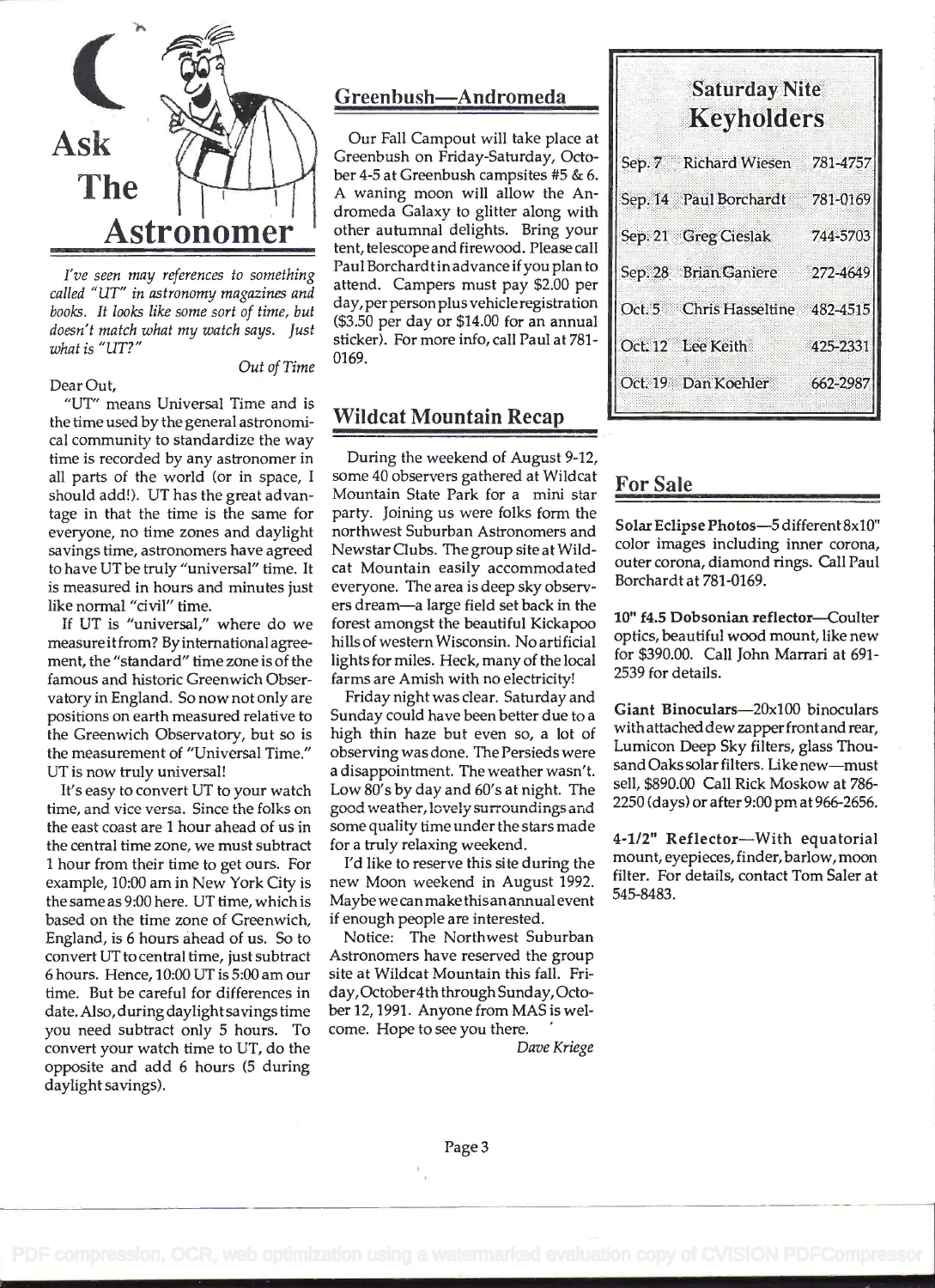

It's almost an annual ritual: during the wee hours of Astrofest, Matthew McNeeley, Rick Moskow and I are swooning after a night observing galaxies, nebulae and clusters, dead on our feet and dewed to thebone. Butbefore the last of the eyepieces are safely put away, someone says "let's go for the blinking planetary!" (NCC 6826 in Cygnus)

I'm sure it would be much easier if we looked with fresh eyes when Cygnus was flying high overhead, but Planetary Nebulae are weird and it helps to be in a weird mood. Some folks insist it's crazy to 'go after' objects which are often described as  $\|$  President looking like an out of focus star. I'm quite fond of them because they can be tricky to find at low powers but get interesting as you crank it up, actually shdwing subtle greens and blues in moderate sized telescopes. You can use a prism to blur the stars in the field into their spectra leaving the planetary unaltered.

We opted for the 'power sweep' method whereby wild zig-zagging with a high power eyepiece ultimately uncovers this playful quarry after almost giving up  $\|\cdot\|$  Secretary three or four times. But we perservere and finally, there it is. And then isn't. This object should be required viewing for learning averted vision because when you look right at it, the nebula disappears from view and you find yourself looking at Freasurer the central star. When you look away the planetary blinks on just like someone threw a light switch.

A truly a dynamic experience! Experiment with different magnificalion to enhance the blinking effect and don't wait 'til 3am to start looking!

Tom Gill

Have you got a delightful story to tell about a favorite object or anything astronomical? Night (de)Light's the place to do it.

# Telescope Class

UW-Waukesha is hosting a class entitled, "Astronomy with Telescopes" will cover care and use of a telescope and how to find things in the sky. Participants may bring their own scopes or use those at the Observatory.

The class is held 7-9:30 -pm on 5 consecutive Fridays, October 25 and November 1,8,15 & 22. To register or for more information, call Don Bracco at 521-5460 or Lee Keith at 425-2331.

# New Members

The Board recently announced the following new members. We offer one and all a big WELCOME!

Jan Garvens & Family Waukesha

James M. Frisvoid & Family Delafield

> James F. Gregorski West Allis

Grace Marko & Family Waukesha

> Martin A. Savasta Wauwatosa

Susan Kenast & Family East Troy

David and Karen Englemann Milwaukee

Leslie D. Moore Sr. & Jr. Waukesha

Christopher Weiss & Family West Allis

Paul W. Zipter & Mary Jo Smith Glendale Page 4